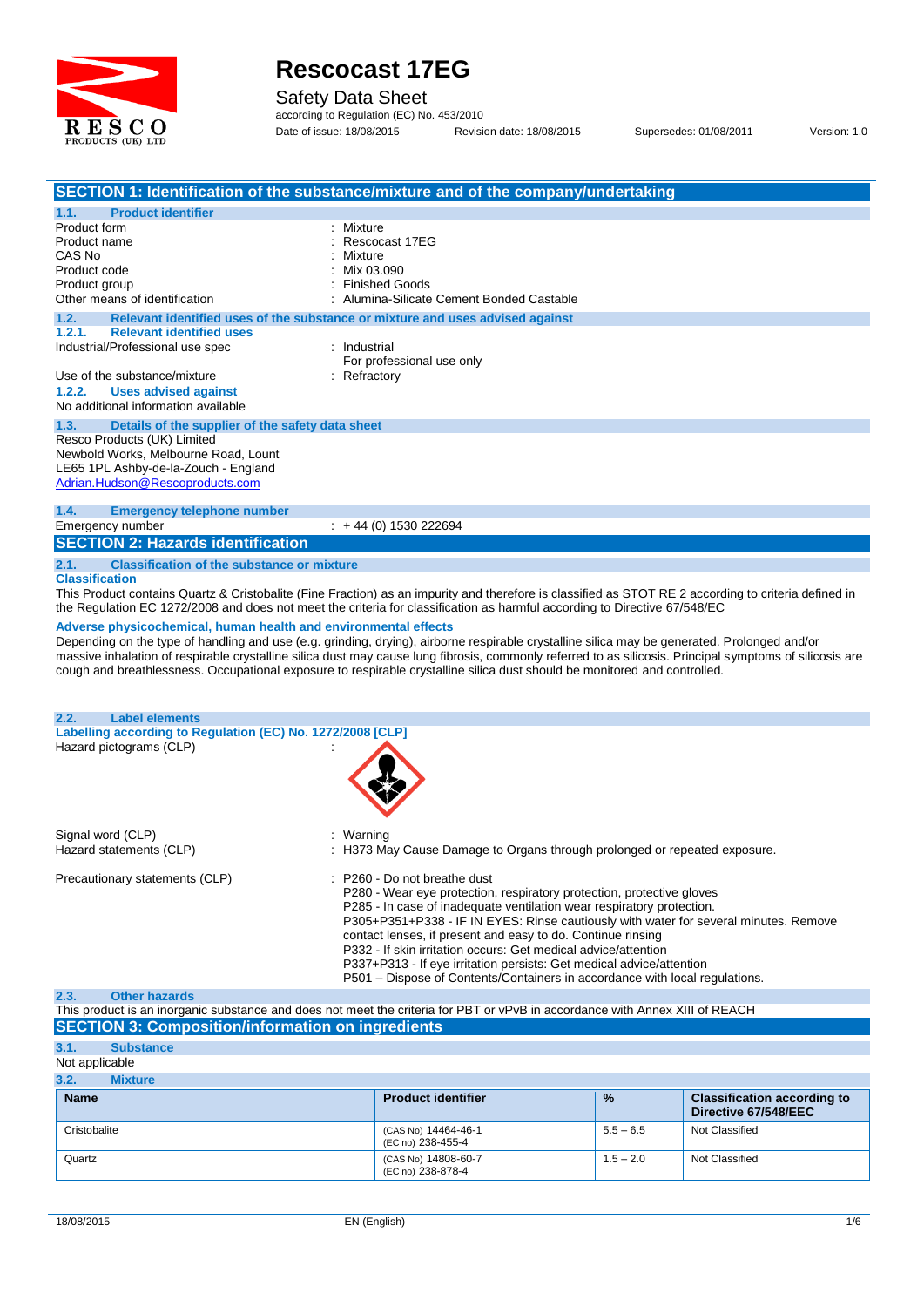### Safety Data Sheet

according to Regulation (EC) No. 453/2010

| <b>Name</b>                                                                                                                                                                                    |              | <b>Product identifier</b>                                                                                                                                                                                                                                                 | %           | <b>Classification according to</b><br><b>Regulation (EC) No.</b><br>1272/2008 [CLP] |
|------------------------------------------------------------------------------------------------------------------------------------------------------------------------------------------------|--------------|---------------------------------------------------------------------------------------------------------------------------------------------------------------------------------------------------------------------------------------------------------------------------|-------------|-------------------------------------------------------------------------------------|
| Cristobalite                                                                                                                                                                                   |              | (CAS No) 14464-46-1<br>(EC no) 238-455-4                                                                                                                                                                                                                                  | $5.5 - 6.5$ | STOT RE 2                                                                           |
| Quartz                                                                                                                                                                                         |              | (CAS No) 14808-60-7<br>(EC no) 238-878-4                                                                                                                                                                                                                                  | $1.5 - 2.0$ | STOT RE <sub>2</sub>                                                                |
| Contains between 1% and 10% of Quartz / Cristobalite (Fine Fraction) which is classified as STOT RE 2                                                                                          |              |                                                                                                                                                                                                                                                                           |             |                                                                                     |
| <b>SECTION 4: First aid measures</b>                                                                                                                                                           |              |                                                                                                                                                                                                                                                                           |             |                                                                                     |
| <b>Description of first aid measures</b><br>4.1.<br>First-aid measures general                                                                                                                 |              | : Never give anything by mouth to an unconscious person. If you feel unwell, seek medical<br>advice (show the label where possible).                                                                                                                                      |             |                                                                                     |
| First-aid measures after inhalation                                                                                                                                                            |              | Remove person to fresh air and keep comfortable for breathing. Allow victim to breathe fresh<br>air. Allow the victim to rest.                                                                                                                                            |             |                                                                                     |
| First-aid measures after skin contact<br>First-aid measures after eye contact                                                                                                                  |              | Wash with plenty of soap and water.<br>IF IN EYES: Rinse cautiously with water for several minutes. Remove contact lenses, if present<br>and easy to do. Continue rinsing. Rinse eyes with water as a precaution.                                                         |             |                                                                                     |
| First-aid measures after ingestion                                                                                                                                                             |              | : Rinse mouth. Do NOT induce vomiting. Obtain emergency medical attention. Call a poison<br>centre or a doctor if you feel unwell.                                                                                                                                        |             |                                                                                     |
| 4.2.<br>Most important symptoms and effects, both acute and delayed<br>Symptoms/injuries after inhalation                                                                                      |              | : Danger of serious damage to health by prolonged exposure through inhalation.                                                                                                                                                                                            |             |                                                                                     |
| Symptoms/injuries after skin contact<br>Symptoms/injuries after eye contact                                                                                                                    |              | Causes skin irritation.<br>: Causes eye irritation.                                                                                                                                                                                                                       |             |                                                                                     |
| 4.3.<br>Indication of any immediate medical attention and special treatment needed                                                                                                             |              |                                                                                                                                                                                                                                                                           |             |                                                                                     |
| No additional information available<br><b>SECTION 5: Firefighting measures</b>                                                                                                                 |              |                                                                                                                                                                                                                                                                           |             |                                                                                     |
| 5.1.<br><b>Extinguishing media</b>                                                                                                                                                             |              |                                                                                                                                                                                                                                                                           |             |                                                                                     |
| Suitable extinguishing media<br>Unsuitable extinguishing media                                                                                                                                 |              | : Use extinguishing media appropriate for surrounding fire.<br>: No unsuitable extinguishing media known.                                                                                                                                                                 |             |                                                                                     |
| 5.2.<br>Special hazards arising from the substance or mixture                                                                                                                                  |              |                                                                                                                                                                                                                                                                           |             |                                                                                     |
| Fire hazard<br>Explosion hazard                                                                                                                                                                | : None.      | : Not flammable.                                                                                                                                                                                                                                                          |             |                                                                                     |
| Hazardous decomposition products in case of<br>fire                                                                                                                                            | : None.      |                                                                                                                                                                                                                                                                           |             |                                                                                     |
| 5.3.<br><b>Advice for firefighters</b>                                                                                                                                                         |              |                                                                                                                                                                                                                                                                           |             |                                                                                     |
| Firefighting instructions                                                                                                                                                                      |              | : Exercise caution when fighting any chemical fire. Prevent fire-fighting water from entering<br>environment.                                                                                                                                                             |             |                                                                                     |
| Protection during firefighting                                                                                                                                                                 |              | Do not enter fire area without proper protective equipment, including respiratory protection. Do<br>not attempt to take action without suitable protective equipment. Self-contained breathing<br>apparatus. Complete protective clothing.                                |             |                                                                                     |
| <b>SECTION 6: Accidental release measures</b>                                                                                                                                                  |              |                                                                                                                                                                                                                                                                           |             |                                                                                     |
| Personal precautions, protective equipment and emergency procedures<br>6.1.                                                                                                                    |              |                                                                                                                                                                                                                                                                           |             |                                                                                     |
| 6.1.1.<br>For non-emergency personnel<br><b>Emergency procedures</b>                                                                                                                           |              | : Do not breathe dust. Avoid airborne dust generation, wear personal protective equipment in                                                                                                                                                                              |             |                                                                                     |
| 6.1.2.<br>For emergency responders                                                                                                                                                             |              | compliance with national legislation.                                                                                                                                                                                                                                     |             |                                                                                     |
| Protective equipment                                                                                                                                                                           | protection". | : Do not attempt to take action without suitable protective equipment. Equip clean-up crew with<br>proper protection. For further information refer to section 8: "Exposure controls/personal                                                                             |             |                                                                                     |
| Emergency procedures                                                                                                                                                                           |              | Ventilate area.                                                                                                                                                                                                                                                           |             |                                                                                     |
| 6.2.<br><b>Environmental precautions</b><br>Avoid release to the environment. Prevent entry to sewers and public waters.                                                                       |              |                                                                                                                                                                                                                                                                           |             |                                                                                     |
| 6.3.<br>Methods and material for containment and cleaning up                                                                                                                                   |              |                                                                                                                                                                                                                                                                           |             |                                                                                     |
| Methods for cleaning up<br>÷                                                                                                                                                                   |              | Avoid dry sweeping and use water spraying or vacuum cleaning systems to prevent airborne<br>dust generation. Wear personal protective equipment in compliance with national legislation.                                                                                  |             |                                                                                     |
| Other information                                                                                                                                                                              |              | Dispose of materials or solid residues at an authorized site.                                                                                                                                                                                                             |             |                                                                                     |
| <b>Reference to other sections</b><br>6.4.<br>See Heading 8. Exposure controls and personal protection. For further information refer to section 13.<br><b>SECTION 7: Handling and storage</b> |              |                                                                                                                                                                                                                                                                           |             |                                                                                     |
| <b>Precautions for safe handling</b><br>7.1.                                                                                                                                                   |              |                                                                                                                                                                                                                                                                           |             |                                                                                     |
| Precautions for safe handling                                                                                                                                                                  |              | : Ensure good ventilation of the work station. Wear personal protective equipment. Do not handle<br>until all safety precautions have been read and understood. Avoid raising dust. Avoid contact                                                                         |             |                                                                                     |
| Hygiene measures                                                                                                                                                                               |              | with skin and eyes. Do not breathe dust.<br>Wash hands and other exposed areas with mild soap and water before eating, drinking or<br>smoking and when leaving work. Do not eat, drink or smoke when using this product. Always<br>wash hands after handling the product. |             |                                                                                     |
| 7.2.<br>Conditions for safe storage, including any incompatibilities                                                                                                                           |              |                                                                                                                                                                                                                                                                           |             |                                                                                     |
| Storage conditions<br>Incompatible products                                                                                                                                                    |              | : Store this product in a dry location where it can be protected from the elements.<br>Strong bases. Strong acids.                                                                                                                                                        |             |                                                                                     |
| 18/08/2015                                                                                                                                                                                     | EN (English) |                                                                                                                                                                                                                                                                           |             | 2/6                                                                                 |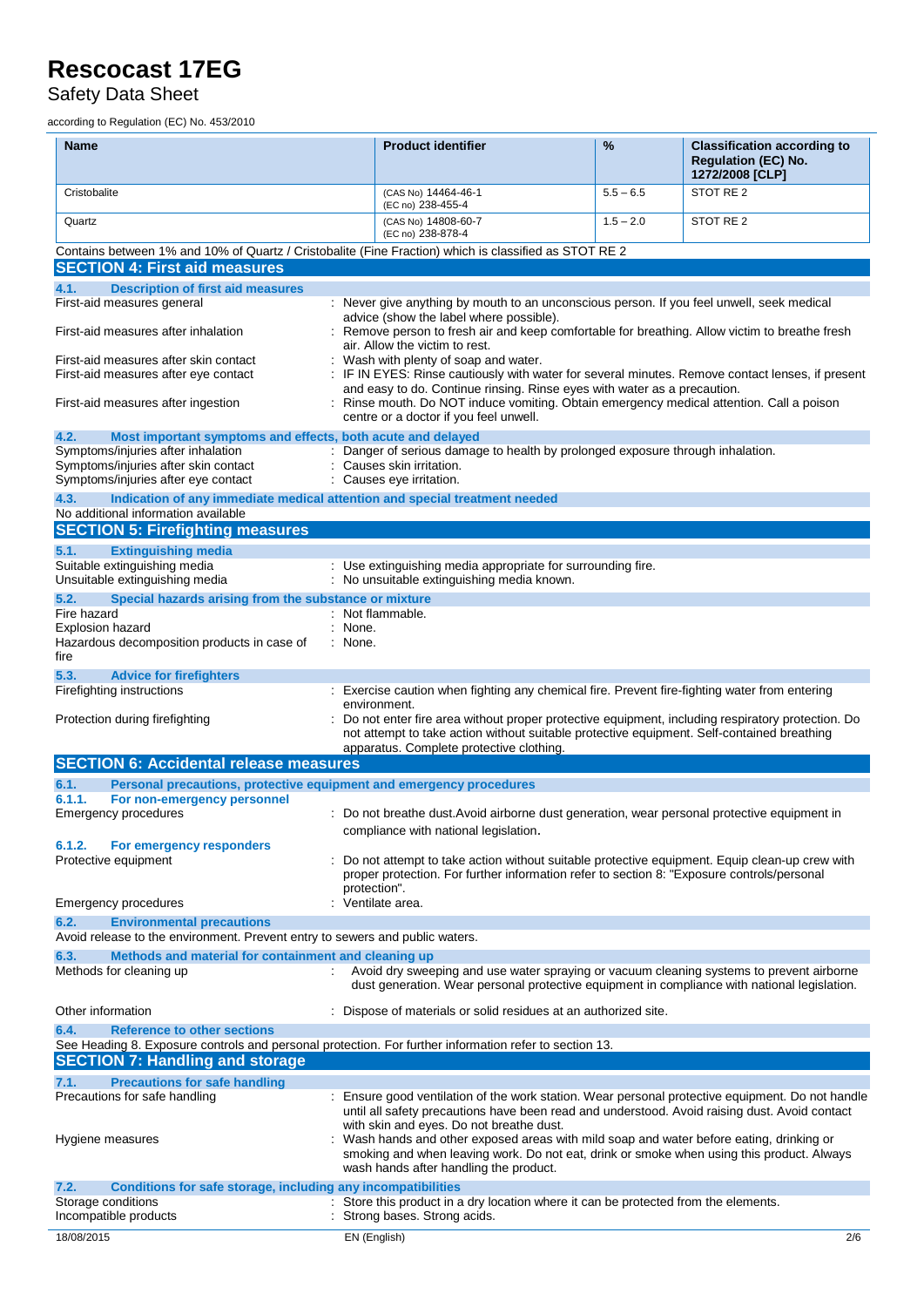#### Safety Data Sheet

according to Regulation (EC) No. 453/2010

Incompatible materials **incompatible materials** : Strong acids, bases.

**7.3. Specific end use(s)**

If you require advice on specific uses, please contact your supplier or check the Good Practice Guide referred to in section 16.

| <b>SECTION 8: Exposure controls/personal protection</b> |                                      |                                          |  |  |  |
|---------------------------------------------------------|--------------------------------------|------------------------------------------|--|--|--|
| <b>Control parameters</b><br>8.1.                       |                                      |                                          |  |  |  |
| Quartz (14808-60-7)                                     |                                      |                                          |  |  |  |
| Belgium                                                 | Limit value $(mg/m3)$                | $0.1 \text{ mg/m}^3$                     |  |  |  |
| France                                                  | $VME$ (mg/m <sup>3</sup> )           | 0.1A                                     |  |  |  |
| Sweden                                                  | AFS 2011:18 LLV (mg/m <sup>3</sup> ) | mg/m <sup>3</sup> respirable dust<br>0.1 |  |  |  |
| Norway                                                  | Limit value (mg/m <sup>3</sup> )     | $0.1 \,\mathrm{mg/m^3}$                  |  |  |  |
| United Kingdom                                          | WEL TWA (mg/m <sup>3</sup> )         | 0.1R                                     |  |  |  |
| Germany                                                 | MAK OEL (mg/m <sup>3</sup> )         | Note $(1)$                               |  |  |  |
| Italy                                                   | ACGIH TLV (mg/m <sup>3</sup> )       | $0.05 \,\mathrm{mg/m^3}$                 |  |  |  |
| Spain                                                   | ITC Limit Value (mg/m <sup>3</sup> ) | $0.1 \,\mathrm{mg/m^3}$                  |  |  |  |
| <b>Cristobalite (14464-46-1)</b>                        |                                      |                                          |  |  |  |
| Belgium                                                 | Limit value $(mg/m3)$                | $0.05 \text{ mg/m}^3$                    |  |  |  |
| France                                                  | $VME$ (mg/m <sup>3</sup> )           | 0.05A                                    |  |  |  |
| Sweden                                                  | AFS 2011:18 LLV (mg/m <sup>3</sup> ) | 0.05 mg/m <sup>3</sup> respirable dust   |  |  |  |
| Norway                                                  | Limit value (mg/m <sup>3</sup> )     | $0.05$ mg/m <sup>3</sup>                 |  |  |  |
| United Kingdom                                          | WEL TWA (mg/m <sup>3</sup> )         | 0.1R                                     |  |  |  |
| Germany                                                 | MAK OEL (mg/m <sup>3</sup> )         | Note $(1)$                               |  |  |  |
| Italy                                                   | ACGIH TLV (mg/m <sup>3</sup> )       | $0.05$ mg/m <sup>3</sup>                 |  |  |  |
| Spain                                                   | ITC Limit Value (mg/m <sup>3</sup> ) | $0.05 \text{ mg/m}^3$                    |  |  |  |

Note (1): Germany has no OEL for quartz & cristobalite. Employers are obliged to minimize exposure as much as possible, and to follow certain protective measures.

**8.2. Exposure controls**

Appropriate engineering controls : Ensure good ventilation of the work station.<br>
Personal protective equipment : Pictogram(s) indicating the obligation of we : Pictogram(s) indicating the obligation of wearing personal protective equipment (PPE).



| Hand protection                 | : Wear protective gloves                                                                  |
|---------------------------------|-------------------------------------------------------------------------------------------|
| Eye protection                  | : Chemical goggles or safety glasses.                                                     |
| Skin and body protection        | : Wear suitable protective clothing                                                       |
| Respiratory protection          | : Wear appropriate mask                                                                   |
| Environmental exposure controls | : Avoid release to the environment.                                                       |
| Other information               | : Do not eat, drink or smoke during use. Avoid Generation of dust when cutting / grinding |
|                                 | installed product.                                                                        |
| $\bullet$                       |                                                                                           |

#### **SECTION 9: Physical and chemical properties 9.1. Information on basic physical and chemical properties** Physical state Appearance : Granular mixture.

| Colour                                               | : Grey.                               |
|------------------------------------------------------|---------------------------------------|
| Odour                                                | : Earthy Odor.                        |
| Odour threshold                                      | $\therefore$ Not applicable           |
| pH                                                   | No data available                     |
| Relative evaporation rate (butylacetate=1)           | $\therefore$ Not applicable           |
| Relative evaporation rate (ether=1)<br>Melting point | Not applicable<br>: $>1510^{\circ}$ C |
| Freezing point                                       | : Not applicable                      |
| Boiling point                                        | $\therefore$ Not applicable           |
| Flash point                                          | $\therefore$ Not applicable           |
| Critical temperature<br>Auto-ignition temperature    | Not applicable<br>Not applicable      |
| Decomposition temperature                            | No data available                     |
| Flammability (solid, gas)                            | : None<br>Non flammable               |
| Vapour pressure                                      | : Not Applicable                      |
| Vapour pressure at 50 °C                             | Not Applicable                        |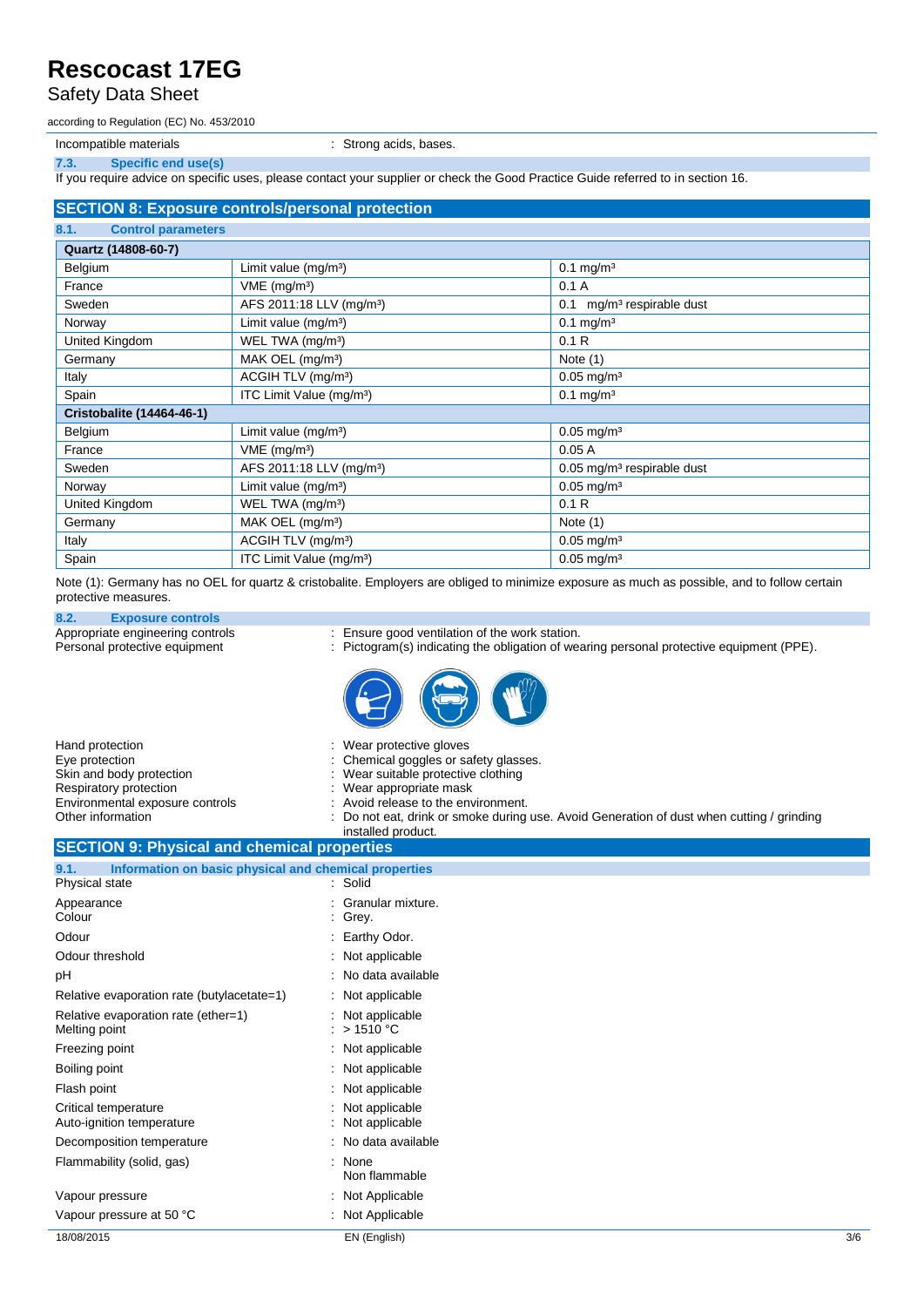### Safety Data Sheet

according to Regulation (EC) No. 453/2010

| Critical pressure<br>Relative vapour density at 20 °C | : Not applicable<br>: No data available |
|-------------------------------------------------------|-----------------------------------------|
| Relative density                                      | : No data available                     |
| Solubility                                            | : Water: Slight                         |
| Log Pow                                               | : No data available                     |
| Viscosity, kinematic                                  | : Not applicable                        |
| Viscosity, dynamic                                    | : Not Applicable                        |
| <b>Explosive properties</b>                           | : No data available                     |
| Oxidising properties                                  | : No data available                     |
| <b>Explosive limits</b>                               | : Not applicable                        |

#### **9.2. Other information** No additional information available **SECTION 10: Stability and reactivity 10.1. Reactivity** Hydraulic setting. **10.2. Chemical stability** Not established. **10.3. Possibility of hazardous reactions** Not established. **10.4. Conditions to avoid** Avoid dust formation. **10.5. Incompatible materials** Strong acids. Strong bases. **10.6. Hazardous decomposition products** None. **SECTION 11: Toxicological information 11.1. Information on toxicological effects** Acute toxicity : Not classified (Based on available data, the classification criteria are not met)

| : Not classified (Conclusive but not sufficient for classification)<br>Causes skin irritation                                                                                                                                                                                                                                                                                                                                                                                                                                                                                                                                                                                                                                                                                                                                                                                                                                                                                                                                                                                                                                                                                                                                                                                                                                                                                                                                                                                                                                                                                                                                                                                                                                                                                                                                                                                                                 |
|---------------------------------------------------------------------------------------------------------------------------------------------------------------------------------------------------------------------------------------------------------------------------------------------------------------------------------------------------------------------------------------------------------------------------------------------------------------------------------------------------------------------------------------------------------------------------------------------------------------------------------------------------------------------------------------------------------------------------------------------------------------------------------------------------------------------------------------------------------------------------------------------------------------------------------------------------------------------------------------------------------------------------------------------------------------------------------------------------------------------------------------------------------------------------------------------------------------------------------------------------------------------------------------------------------------------------------------------------------------------------------------------------------------------------------------------------------------------------------------------------------------------------------------------------------------------------------------------------------------------------------------------------------------------------------------------------------------------------------------------------------------------------------------------------------------------------------------------------------------------------------------------------------------|
| : Not classified (Conclusive but not sufficient for classification)<br>Causes eye irritation                                                                                                                                                                                                                                                                                                                                                                                                                                                                                                                                                                                                                                                                                                                                                                                                                                                                                                                                                                                                                                                                                                                                                                                                                                                                                                                                                                                                                                                                                                                                                                                                                                                                                                                                                                                                                  |
| Not classified (Based on available data, the classification criteria are not met)<br>Not classified (Based on available data, the classification criteria are not met)<br>Not classified (Conclusive but not sufficient for classification)<br>May cause cancer by inhalation                                                                                                                                                                                                                                                                                                                                                                                                                                                                                                                                                                                                                                                                                                                                                                                                                                                                                                                                                                                                                                                                                                                                                                                                                                                                                                                                                                                                                                                                                                                                                                                                                                 |
| : Not classified (Based on available data, the classification criteria are not met)<br>: Not classified (Based on available data, the classification criteria are not met)                                                                                                                                                                                                                                                                                                                                                                                                                                                                                                                                                                                                                                                                                                                                                                                                                                                                                                                                                                                                                                                                                                                                                                                                                                                                                                                                                                                                                                                                                                                                                                                                                                                                                                                                    |
| : This Product contains Quartz & Cristobalite (Fine Fraction) as an impurity. Generated dust<br>Is classified as STOT RE2 according to criteria defined in Regulation EC 1272/2008                                                                                                                                                                                                                                                                                                                                                                                                                                                                                                                                                                                                                                                                                                                                                                                                                                                                                                                                                                                                                                                                                                                                                                                                                                                                                                                                                                                                                                                                                                                                                                                                                                                                                                                            |
| : Not classified (Based on available data, the classification criteria are not met)                                                                                                                                                                                                                                                                                                                                                                                                                                                                                                                                                                                                                                                                                                                                                                                                                                                                                                                                                                                                                                                                                                                                                                                                                                                                                                                                                                                                                                                                                                                                                                                                                                                                                                                                                                                                                           |
| : Prolonged and/or massive exposure to respirable crystalline silica-containing dust may cause<br>silicosis, a nodular pulmonary fibrosis caused by deposition in the lungs of fine respirable<br>particles of crystalline silica.<br>In 1997, IARC (the International Agency for Research on Cancer) concluded that crystalline<br>silica inhaled from occupational sources can cause lung cancer in humans (human carcinogen<br>category 1). However it pointed out that not all industrial circumstances, nor all crystalline silica<br>types, were to be incriminated. (IARC Monographs on the evaluation of the carcinogenic risks<br>of chemicals to humans, Silica, silicates dust and organic fibres, 1997, Vol. 68, IARC, Lyon,<br>France.)<br>In 2009, in the Monographs 100 series, IARC confirmed its classification of Silica Dust,<br>Crystalline, in the form of Quartz and Cristobalite (IARC Monographs, Volume 100C, 2012).<br>n June 2003, SCOEL (the EU Scientific Committee on Occupational Exposure Limits)<br>concluded that the main effect in humans of the inhalation of respirable crystalline silica dust is<br>silicosis. "There is sufficient information to conclude that the relative risk of lung cancer is<br>increased in persons with silicosis (and, apparently, not in employees without silicosis exposed<br>to silica dust in quarries and in the ceramic industry). Therefore preventing the onset of silicosis<br>will also reduce the cancer risk" (SCOEL SUM Doc 94-final, June 2003).<br>So there is a body of evidence supporting the fact that increased cancer risk would be limited to<br>people already suffering from silicosis. Worker protection against silicosis should be assured by<br>respecting the existing regulatory occupational exposure limits and implementing additional risk<br>management measures where required (see section 16 below) |
|                                                                                                                                                                                                                                                                                                                                                                                                                                                                                                                                                                                                                                                                                                                                                                                                                                                                                                                                                                                                                                                                                                                                                                                                                                                                                                                                                                                                                                                                                                                                                                                                                                                                                                                                                                                                                                                                                                               |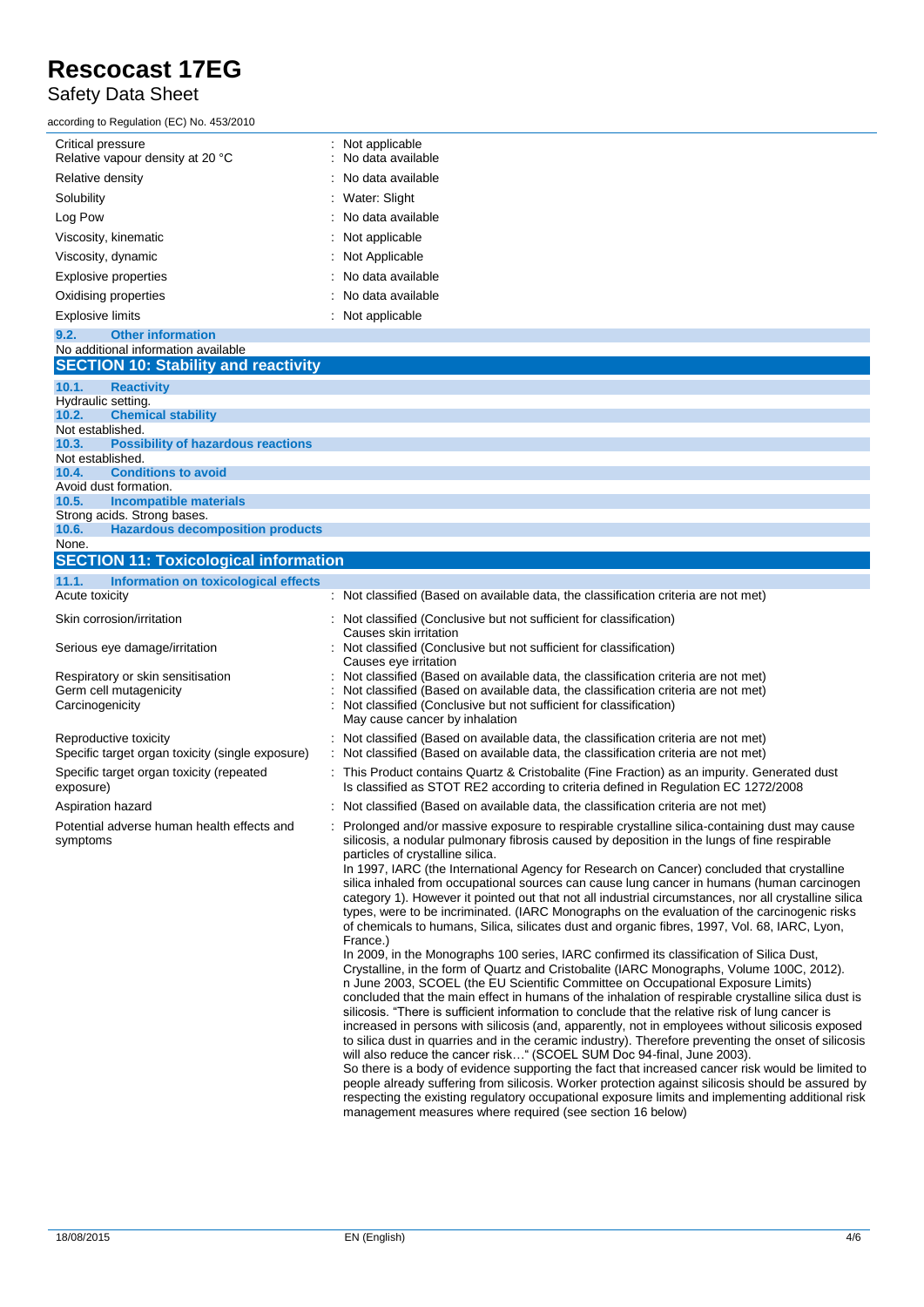#### Safety Data Sheet

according to Regulation (EC) No. 453/2010

#### **SECTION 12: Ecological information**

| 12.1.<br><b>Toxicity</b>                                                                                                                                                                                                  |                                                                                                                           |
|---------------------------------------------------------------------------------------------------------------------------------------------------------------------------------------------------------------------------|---------------------------------------------------------------------------------------------------------------------------|
| Ecology - general                                                                                                                                                                                                         | : The product is not considered harmful to aquatic organisms or to cause long-term adverse<br>effects in the environment. |
| <b>Persistence and degradability</b><br>12.2.                                                                                                                                                                             |                                                                                                                           |
| <b>Rescocast 17EG (Mixture)</b>                                                                                                                                                                                           |                                                                                                                           |
| Persistence and degradability                                                                                                                                                                                             | Not established.                                                                                                          |
| Quartz (14808-60-7)                                                                                                                                                                                                       |                                                                                                                           |
| Persistence and degradability                                                                                                                                                                                             | Biodegradability: not applicable.                                                                                         |
| Biochemical oxygen demand (BOD)                                                                                                                                                                                           | Not applicable                                                                                                            |
| Chemical oxygen demand (COD)                                                                                                                                                                                              | Not applicable                                                                                                            |
| ThOD                                                                                                                                                                                                                      | Not applicable                                                                                                            |
| BOD (% of ThOD)                                                                                                                                                                                                           | Not applicable                                                                                                            |
| Cristobalite (14464-46-1)                                                                                                                                                                                                 |                                                                                                                           |
| Persistence and degradability                                                                                                                                                                                             | Biodegradability: not applicable.                                                                                         |
| Biochemical oxygen demand (BOD)                                                                                                                                                                                           | Not applicable                                                                                                            |
| Chemical oxygen demand (COD)                                                                                                                                                                                              | Not applicable                                                                                                            |
| ThOD                                                                                                                                                                                                                      | Not applicable                                                                                                            |
| BOD (% of ThOD)                                                                                                                                                                                                           | Not applicable                                                                                                            |
|                                                                                                                                                                                                                           |                                                                                                                           |
| <b>Bioaccumulative potential</b><br>2.3.<br><b>Rescocast 17EG (Mixture)</b>                                                                                                                                               |                                                                                                                           |
| Bioaccumulative potential                                                                                                                                                                                                 | Not established.                                                                                                          |
|                                                                                                                                                                                                                           |                                                                                                                           |
| Quartz (14808-60-7)                                                                                                                                                                                                       |                                                                                                                           |
| Log Pow                                                                                                                                                                                                                   | Not applicable                                                                                                            |
| Bioaccumulative potential                                                                                                                                                                                                 | No bioaccumulation data available.                                                                                        |
| Cristobalite (14464-46-1)                                                                                                                                                                                                 |                                                                                                                           |
| Log Pow                                                                                                                                                                                                                   | Not applicable                                                                                                            |
| Bioaccumulative potential                                                                                                                                                                                                 | No bioaccumulation data available.                                                                                        |
| <b>Mobility in soil</b><br>12.4.                                                                                                                                                                                          |                                                                                                                           |
| No additional information available                                                                                                                                                                                       |                                                                                                                           |
| 12.5.<br><b>Results of PBT and vPvB assessment</b><br>No additional information available                                                                                                                                 |                                                                                                                           |
| 12.6.<br><b>Other adverse effects</b>                                                                                                                                                                                     |                                                                                                                           |
| Additional information                                                                                                                                                                                                    | : Avoid release to the environment                                                                                        |
| <b>SECTION 13: Disposal considerations</b>                                                                                                                                                                                |                                                                                                                           |
| 13.1.<br><b>Waste treatment methods</b>                                                                                                                                                                                   |                                                                                                                           |
| Waste disposal recommendations                                                                                                                                                                                            | : Dispose in a safe manner in accordance with local/national regulations.                                                 |
| Ecology - waste materials<br><b>SECTION 14: Transport information</b>                                                                                                                                                     | : Avoid release to the environment.                                                                                       |
|                                                                                                                                                                                                                           |                                                                                                                           |
| In accordance with ADR / RID / IMDG / IATA / ADN                                                                                                                                                                          |                                                                                                                           |
| 14.1. UN number                                                                                                                                                                                                           |                                                                                                                           |
|                                                                                                                                                                                                                           |                                                                                                                           |
|                                                                                                                                                                                                                           |                                                                                                                           |
| <b>UN proper shipping name</b><br>14.2.                                                                                                                                                                                   | : Not applicable                                                                                                          |
|                                                                                                                                                                                                                           | Not applicable                                                                                                            |
| Proper Shipping Name (IMDG)                                                                                                                                                                                               | Not applicable                                                                                                            |
|                                                                                                                                                                                                                           | Not applicable                                                                                                            |
|                                                                                                                                                                                                                           | : Not applicable                                                                                                          |
| 14.3.<br><b>Transport hazard class(es)</b><br>ADR                                                                                                                                                                         |                                                                                                                           |
|                                                                                                                                                                                                                           | : Not applicable                                                                                                          |
|                                                                                                                                                                                                                           | : Not applicable                                                                                                          |
|                                                                                                                                                                                                                           | : Not applicable                                                                                                          |
| ADN<br>RID                                                                                                                                                                                                                | : Not applicable                                                                                                          |
|                                                                                                                                                                                                                           | : Not applicable                                                                                                          |
| Not regulated for transport<br>Proper Shipping Name (ADR)<br>Proper Shipping Name (IATA)<br>Proper Shipping Name (ADN)<br>Proper Shipping Name (RID)<br>Transport hazard class(es) (RID)<br>14.4.<br><b>Packing group</b> |                                                                                                                           |
| Transport hazard class(es) (ADR)<br><b>IMDG</b><br>Transport hazard class(es) (IMDG)<br><b>IATA</b><br>Transport hazard class(es) (IATA)<br>Transport hazard class(es) (ADN)<br>Packing group (ADR)                       | : Not applicable                                                                                                          |
| Packing group (IMDG)<br>Packing group (IATA)                                                                                                                                                                              | Not applicable<br>Not applicable                                                                                          |

Packing group (RID) **interest and the Contract Contract Contract Contract Contract Contract Contract Contract Contract Contract Contract Contract Contract Contract Contract Contract Contract Contract Contract Contract Cont**